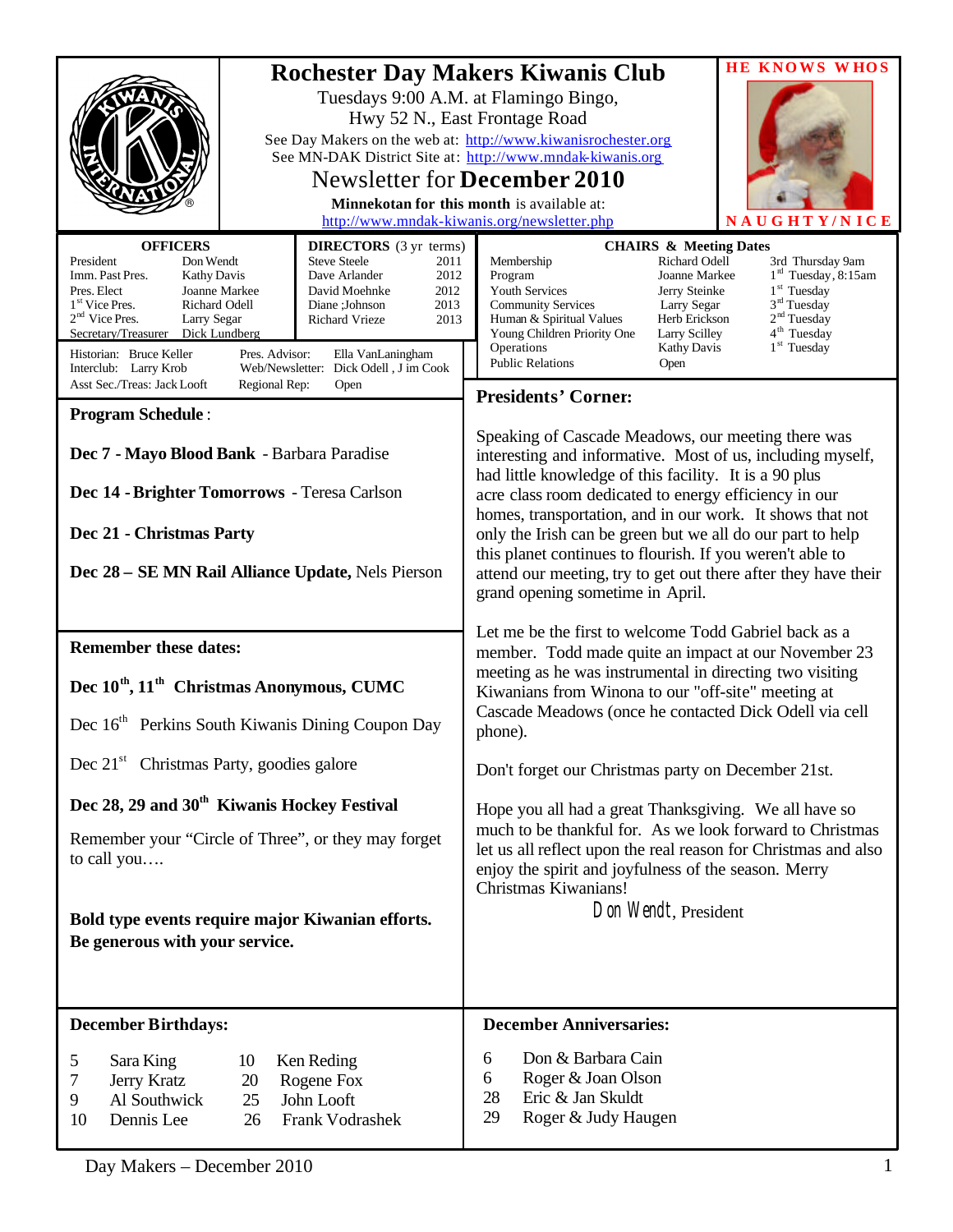| <b>Secretary/Treasurer's Report - Nov 2010</b> |  |  |
|------------------------------------------------|--|--|
|------------------------------------------------|--|--|

| <b>Bank Balance 10/31/10:</b>  |                | \$15,987.82 |
|--------------------------------|----------------|-------------|
| <b>Administrative Account:</b> |                | \$13,730.99 |
| Service Account:               |                | \$1,934.46  |
| Hockey/YCPO:                   | $\mathbb{S}$   | 81.94       |
| <b>Bike Repair:</b>            | $\mathbb{S}^-$ | 115.43      |
| Key Club                       | \$             | 125.00      |

**Day Makers on leave:**Marv Anderson, Merlyn Jeche, Ron King, Sara King, Paul Lamoreux, Ruth Vrieze

**October Service Hour Statistics:** 794 hours by 56 members, 66% Participation.

## **November 9, 2010 Board Meeting Highlights:**

Annual International and District dues for our club are due on February 1, 2011, and must be paid by March 31, 2011. For our club, Kiwanis International dues including liability insurance and magazine total \$5,042. District dues are \$2,580. Total amount due is \$7,622, payable from the administrative account. The board directed the treasurer to pay our obligation so that it arrives at Kiwanis International before March 31, 2011.

A new fundraiser was proposed by Rebeca Chery. Members would buy or sell coupon books for \$20 each with \$8 per book coming back to the club. A free book would be given to us for each five books sold. The board directed Rebeca to pass a clip board to survey interest with no books being purchased by the club in advance of sale.

# **COMMITTEE REPORTS**

**Program-** Our annual Christmas party is scheduled for December 21. The committee proposed having all committee chairs describe the duties of their committee at the beginning and end of the Kiwanis year in order to familiarize members. The board directed the program committee to schedule one 2-3 minute talk at each meeting until all committees are covered.

Next column, Committee Reports  $\rightarrow$ 

**Kiwanis Mission Statement:**

**Kiwanis is a global organization of volunteers dedicated to changing the world one child and one community at a time.**

#### **Committee Coming Activities/Reporting:**

Operations: No input by press time.

Community Service: No input by press time.

Youth Services: No input by press time.

Human and Spiritual Values: No input by press time.

YCPO: No input by press time.

Public Relations: No input by press time.

Programs: See above section.

Membership: See section below.

# **COMMITTEE REPORTS** (continued)

**Operations**- More fundraising ideas are sought.

**Community Service-** The committee is looking for a member to coordinate the clubs Christmas Anonymous activities. The Annual Hockey Festival sign-up is being circulated. This is our biggest fund raiser. The more hours we volunteer, the more funds come back to the club.

**YCPO-** The committee is assuming that Kiwanis will again head up Family Fun Night at Rochester Fest with our club taking the lead.

**Youth Services-** The committee is up and running now that school has started.

Richard Lundberg, Secretary/Treasurer

## **Membership Committee:**

The membership committee has prepared a PowerPoint presentation on Kiwanis, our club and process for becoming a new member. Please contact the membership committee for assistance in introducing the Day Makers Club to your candidates.

As the year end approaches, please be looking for possible new Kiwanis members. Many new retirees are looking for meaningful activities as they are planning on crossing the bridge into retirement.

Richard Odell, chair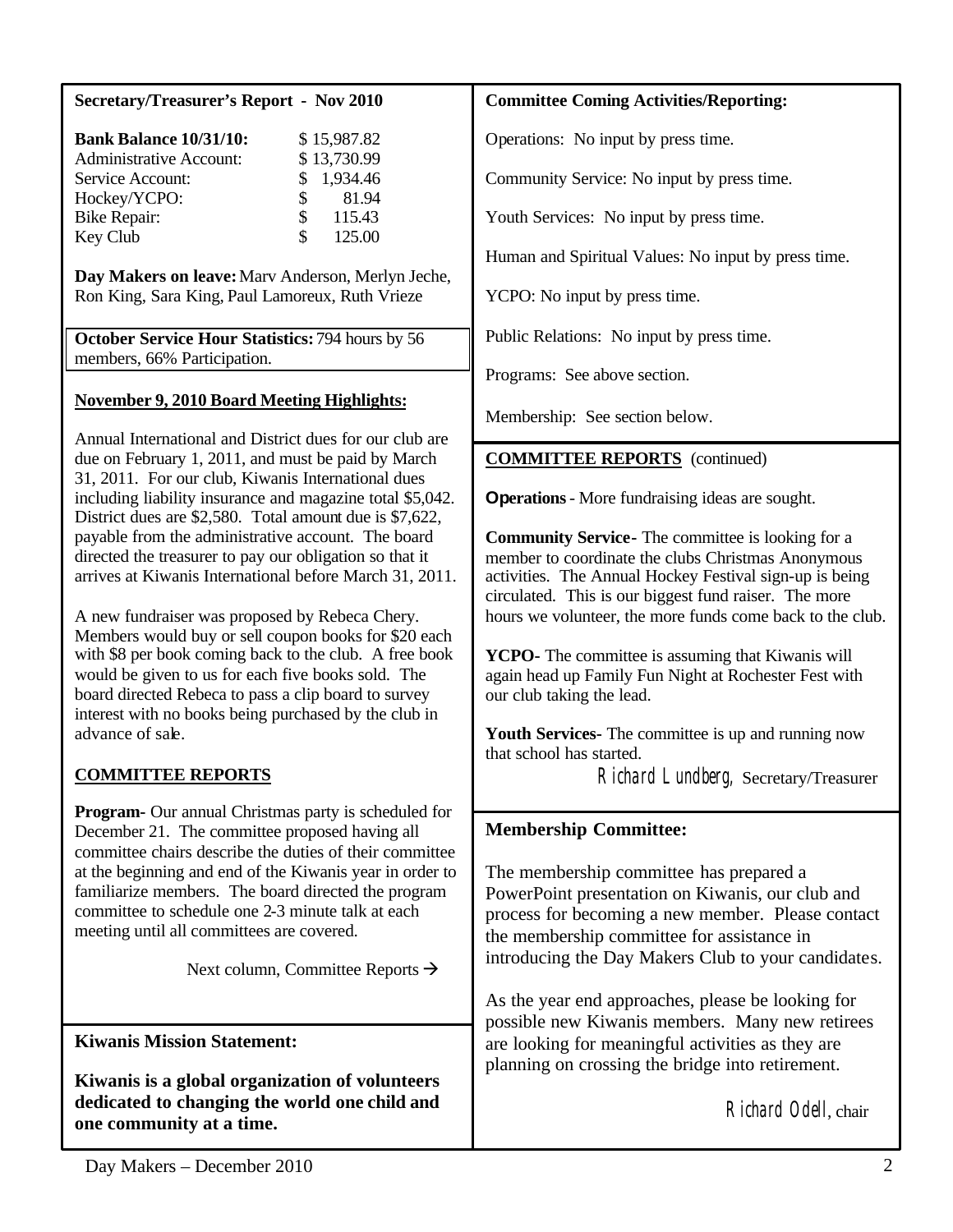| What a ride, great-grandma! :                                | <b>Montrose Herald:</b><br>(from Montrose, SD pop.250)                                                                |  |
|--------------------------------------------------------------|-----------------------------------------------------------------------------------------------------------------------|--|
| Conner McCoy on first Mississippi boat ride.<br>Marlys McCoy | Charm is a way of getting the answere yes without<br>having asked any clear questions Albert Camus                    |  |
|                                                              | Modesty is the gentle art of enhancing your charm by<br>pretending not to be aware of it Oliver Herford               |  |
|                                                              | It is absurd to divide people into good and bad.<br>People are either charming or tedious Oscar Wilde                 |  |
|                                                              | If you follow reason far enough it always leads to<br>conclusions that are contrary to reason Samuel<br><b>Butler</b> |  |
| (from web)<br><b>Building Contractor of the Year???</b>      | Reason is the shepherd trying to corral life's vast flock of<br>wild irrationalities Paul Eldridge                    |  |
| <b>Minnesota Driveway?</b>                                   | A Foreign Secretary is forever poised between the cliché<br>and the indiscretion Harold MacMillan                     |  |
|                                                              | <b>More Contracts Gone Wrong:</b>                                                                                     |  |
| What a view?                                                 | <b>Commuter Train to Work?</b>                                                                                        |  |
|                                                              | <b>Stairway to Heaven??</b>                                                                                           |  |

**Thank you Denny Lee….rjo**

Day Makers – December 2010 3